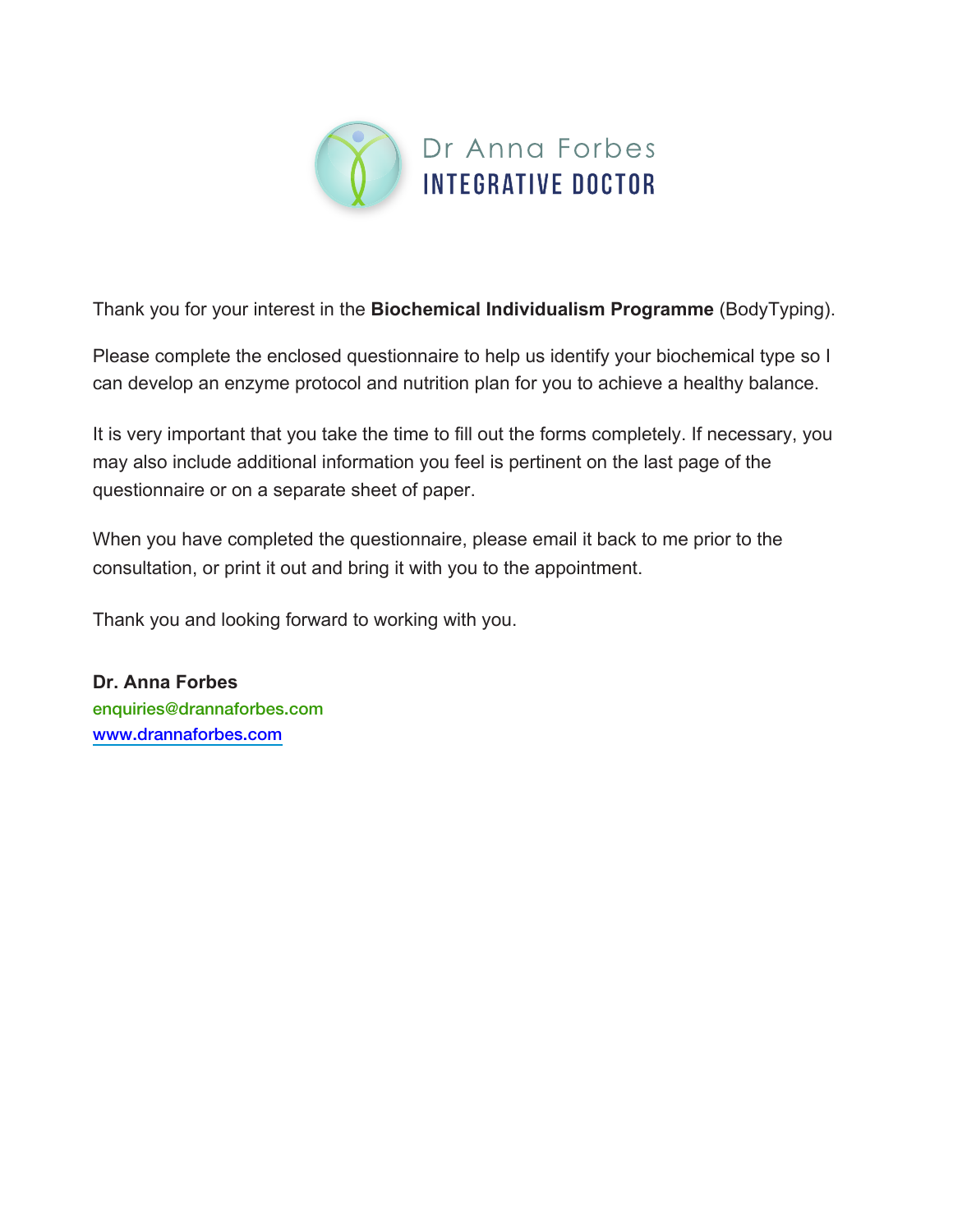# **BIOCHEMICAL INDIVIDUALISM QUESTIONNAIRE**

|                                                                                          | Town / City_______________________County_________________________Postcode__________________________  |
|------------------------------------------------------------------------------------------|------------------------------------------------------------------------------------------------------|
|                                                                                          | Phone (Day)_______________________(Evening)_______________________E-mail ___________________________ |
|                                                                                          |                                                                                                      |
|                                                                                          | Height_______________________________Weight_________________________Date of Birth__________________  |
| $\Box$ Male $\Box$ Female                                                                | What do you consider to be your ideal weight?                                                        |
|                                                                                          |                                                                                                      |
|                                                                                          | What are your major nutritional / health goals? _________________________________                    |
|                                                                                          |                                                                                                      |
|                                                                                          |                                                                                                      |
|                                                                                          |                                                                                                      |
| Do you now or have you ever consumed alcohol regularly? □ Yes □ No □ Have done           |                                                                                                      |
|                                                                                          |                                                                                                      |
|                                                                                          | Have you ever used tobacco? 2 Yes 2No Numbers of years 200 Amount per day 200 200 Nuit               |
| Are you now or were you ever regularly exposed to secondhand smoke? $\Box$ Yes $\Box$ No |                                                                                                      |
|                                                                                          |                                                                                                      |
|                                                                                          |                                                                                                      |
| Have you ever used recreational drugs? □ Yes □ No                                        |                                                                                                      |
|                                                                                          |                                                                                                      |
|                                                                                          |                                                                                                      |
|                                                                                          |                                                                                                      |
| Have you had plastic surgery / implantation of any kind (breast, cheek, etc)? △ Yes △ No |                                                                                                      |
|                                                                                          |                                                                                                      |
| Do you typically eat? □ Breakfast □ Lunch □ dinner                                       |                                                                                                      |
|                                                                                          |                                                                                                      |
|                                                                                          |                                                                                                      |
|                                                                                          |                                                                                                      |
|                                                                                          |                                                                                                      |
|                                                                                          |                                                                                                      |
|                                                                                          |                                                                                                      |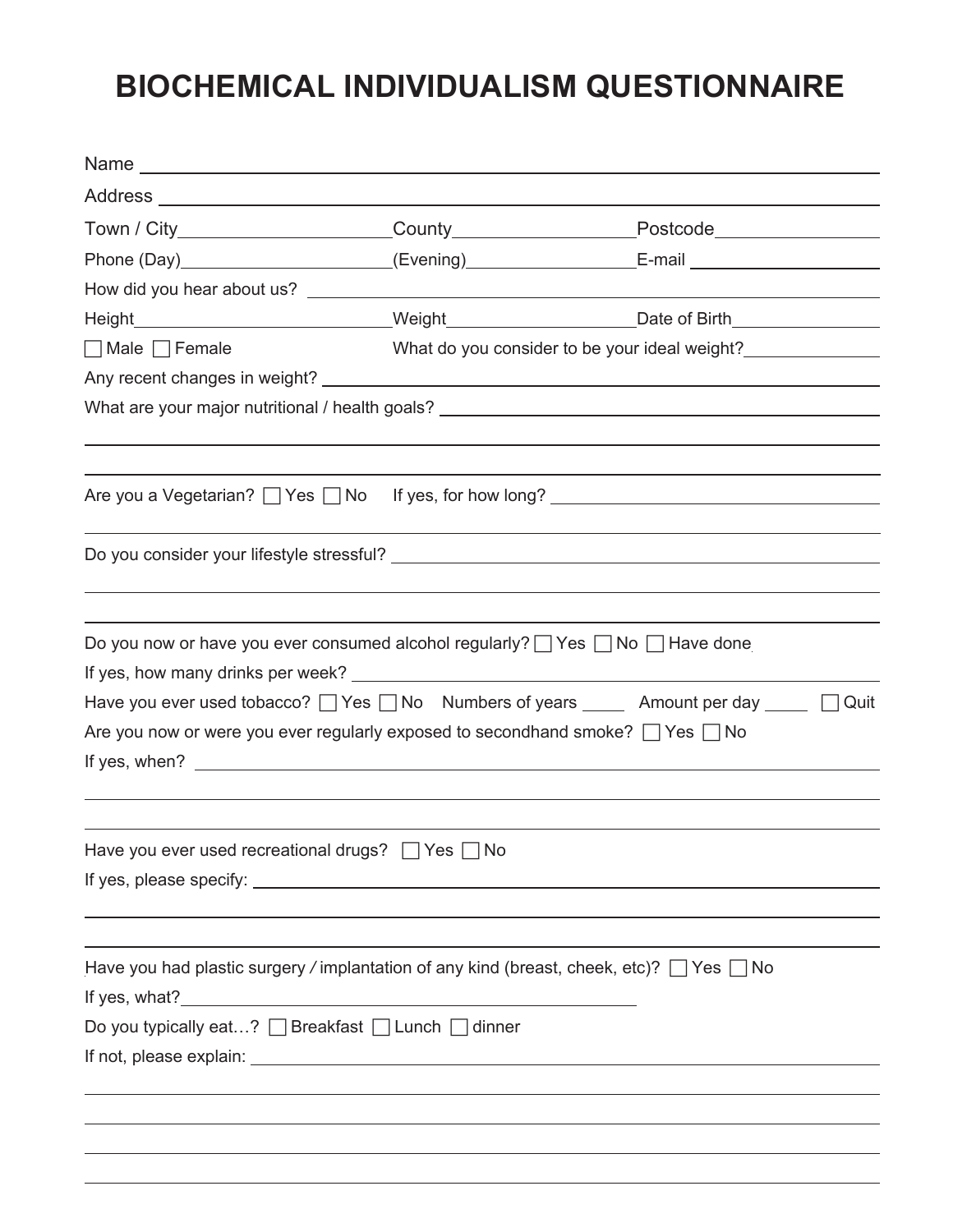*This information is provided for nutritional purposes only.* The information I am seeking is of an educational and nutritional nature and not a medical diagnosis. It is considered confidential information, and any results received will be documented for research and development reasons only.

| Signature | )ate |
|-----------|------|
|           |      |

#### **Attn: Dr. Anna Forbes**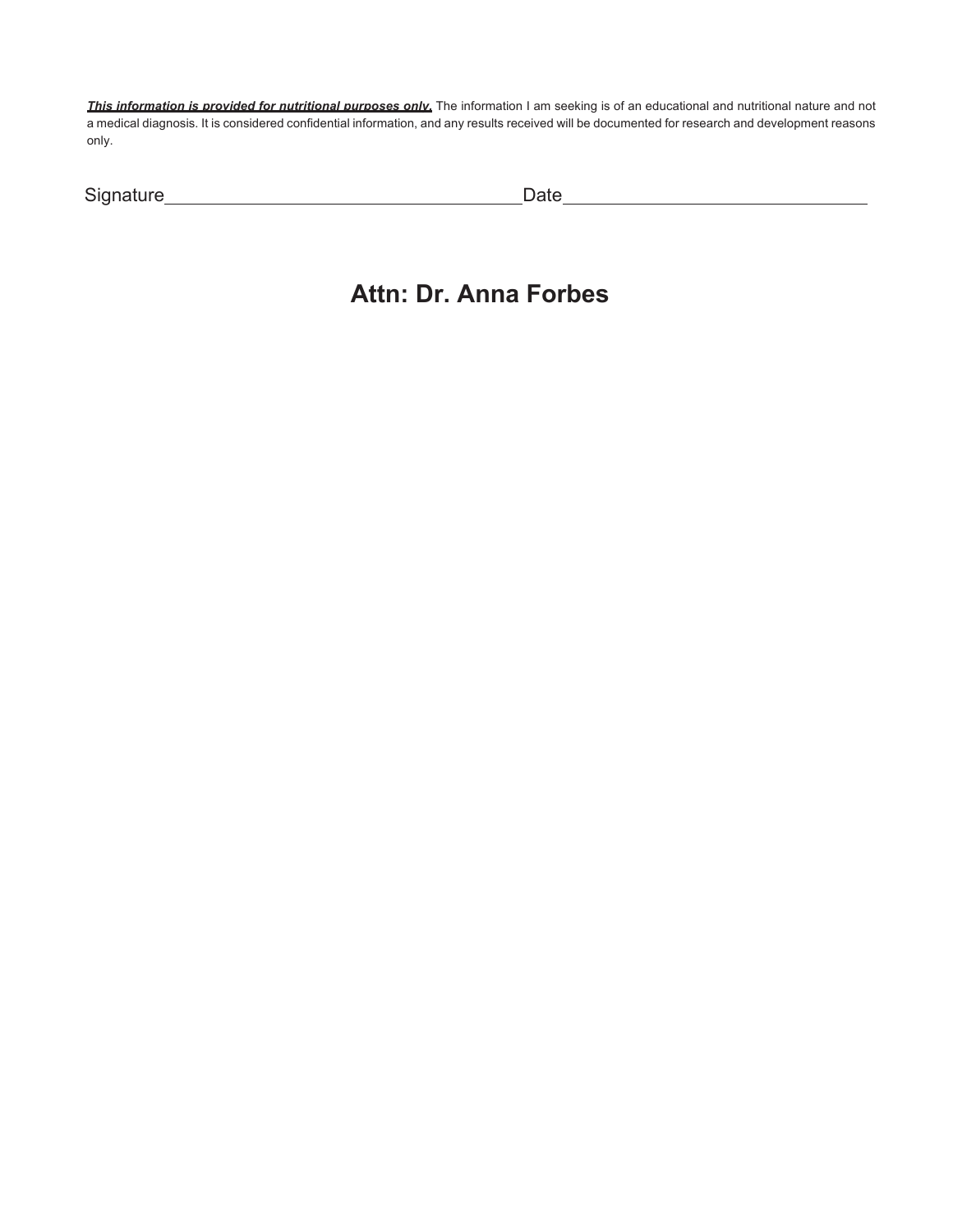#### **LIFESTYLE**

How well have things been going for you lately?

| School<br>Job<br>Social life<br>Close friends<br>Sex<br>Your attitude<br>Boy/girlfriend<br>Children<br>Parents<br>Spouse                                                                                                                                                                                                                                                                  | <b>Great</b> | Good                                                | <b>Could be better</b>                                                                                             | Not very good                                                                                                                                                                                | <b>Does Not Apply</b> |
|-------------------------------------------------------------------------------------------------------------------------------------------------------------------------------------------------------------------------------------------------------------------------------------------------------------------------------------------------------------------------------------------|--------------|-----------------------------------------------------|--------------------------------------------------------------------------------------------------------------------|----------------------------------------------------------------------------------------------------------------------------------------------------------------------------------------------|-----------------------|
| <b>SLEEP</b>                                                                                                                                                                                                                                                                                                                                                                              |              |                                                     | <b>EXERCISE</b>                                                                                                    |                                                                                                                                                                                              |                       |
| Wake time?<br>How well do you sleep? (check all that apply)<br>Adequate (sleep through the night)<br>Wake up feeling well rested<br>Trouble falling asleep<br>Wake up still tired<br>Trouble staying asleep<br>How many times do you wake during the night?<br>Check off typical bedtime activities:<br>Watch television<br>Read a book<br>Listen to music<br>Bedtime snack<br>7 Meditate |              | <u> 1989 - Andrea Station Barbara, amerikan per</u> | No<br>Yes<br>No<br>Yes<br>Amount per session:<br>15-30 minutes<br>30-45 minutes<br>Other: $\overline{\phantom{a}}$ | Do you exercise regularly now?<br>Have you in the past?<br>Once per week<br>2 times per week<br>3 times per week<br>4 times per week or more<br>less than 15 minutes<br>more than 45 minutes |                       |
| Bathe/shower<br>Drink alcohol<br>Drink caffeinated beverage                                                                                                                                                                                                                                                                                                                               |              |                                                     | Jogging<br>Weight training                                                                                         | What type of exercises do you do currently?<br>Walking (dog walking does not count)                                                                                                          |                       |
| Do you ever need to take a sleep aid?<br>$\Box$ No $\Box$ Yes                                                                                                                                                                                                                                                                                                                             |              |                                                     | Water sports<br>Aerobics                                                                                           |                                                                                                                                                                                              |                       |
| Which ones, and at what dose?                                                                                                                                                                                                                                                                                                                                                             |              |                                                     | Yoga                                                                                                               |                                                                                                                                                                                              |                       |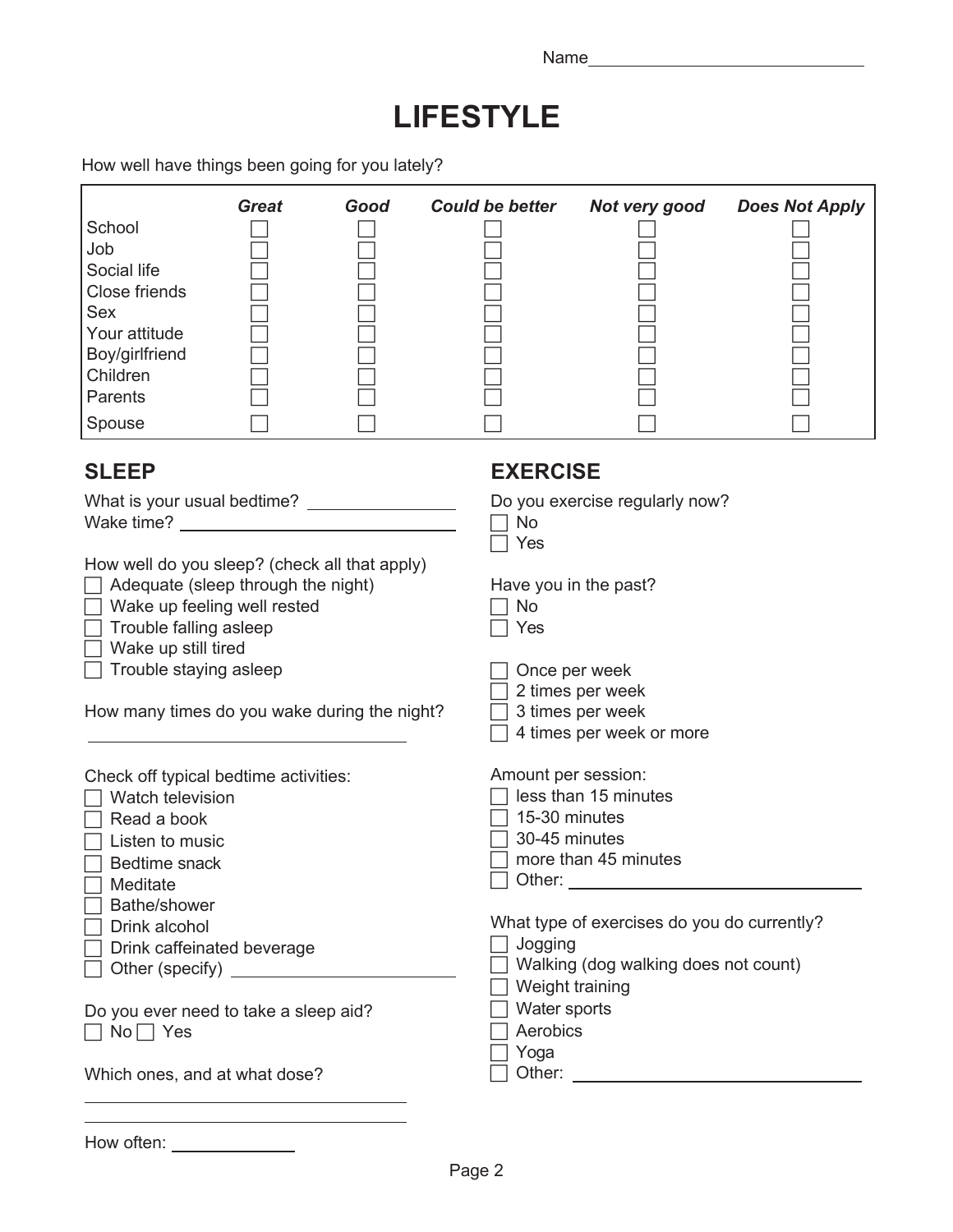## **MEDICATIONS / SUPPLEMENTS**

What medications are you taking now? (Please also include non-prescription drugs you take daily/regularly)

| <b>Medication Name</b>                                                                             | Purpose | Dosage                                                                                                  | <b>Start Date</b> |
|----------------------------------------------------------------------------------------------------|---------|---------------------------------------------------------------------------------------------------------|-------------------|
|                                                                                                    |         |                                                                                                         |                   |
|                                                                                                    |         |                                                                                                         |                   |
|                                                                                                    |         |                                                                                                         |                   |
|                                                                                                    |         |                                                                                                         |                   |
|                                                                                                    |         |                                                                                                         |                   |
|                                                                                                    |         |                                                                                                         |                   |
|                                                                                                    |         |                                                                                                         |                   |
|                                                                                                    |         |                                                                                                         |                   |
|                                                                                                    |         | Do you take any other over the counter medications on an <b>occasional basis</b> ? $\Box$ Yes $\Box$ No |                   |
|                                                                                                    |         |                                                                                                         |                   |
| How many times have you taken antibiotics as an infant or child?                                   |         |                                                                                                         |                   |
|                                                                                                    |         | □ Less than 5 times □ More than 5 times □ More than 10 times □ So many times I lost count               |                   |
|                                                                                                    |         |                                                                                                         |                   |
|                                                                                                    |         |                                                                                                         |                   |
| As an adult, how often do you take antibiotics?                                                    |         |                                                                                                         |                   |
| Never $\Box$ Once a year (on average) $\Box$ 1-3 times a year (on average) $\Box$ Longer (explain) |         |                                                                                                         |                   |
|                                                                                                    |         |                                                                                                         |                   |
|                                                                                                    |         |                                                                                                         |                   |
| Were you ever on antibiotics for a prolonged period of time? $\Box$ Yes $\Box$ No                  |         |                                                                                                         |                   |
|                                                                                                    |         |                                                                                                         |                   |
|                                                                                                    |         |                                                                                                         |                   |
|                                                                                                    |         | Have you ever / how often have you taken oral steroids? (e.g., Cortisone, Prednisone, etc.)             |                   |
|                                                                                                    |         | Less than 5 times Greater than 5 times Greater than 10 times                                            |                   |
| Infancy/Childhood<br>Teen                                                                          |         |                                                                                                         |                   |
| Adulthood                                                                                          |         |                                                                                                         |                   |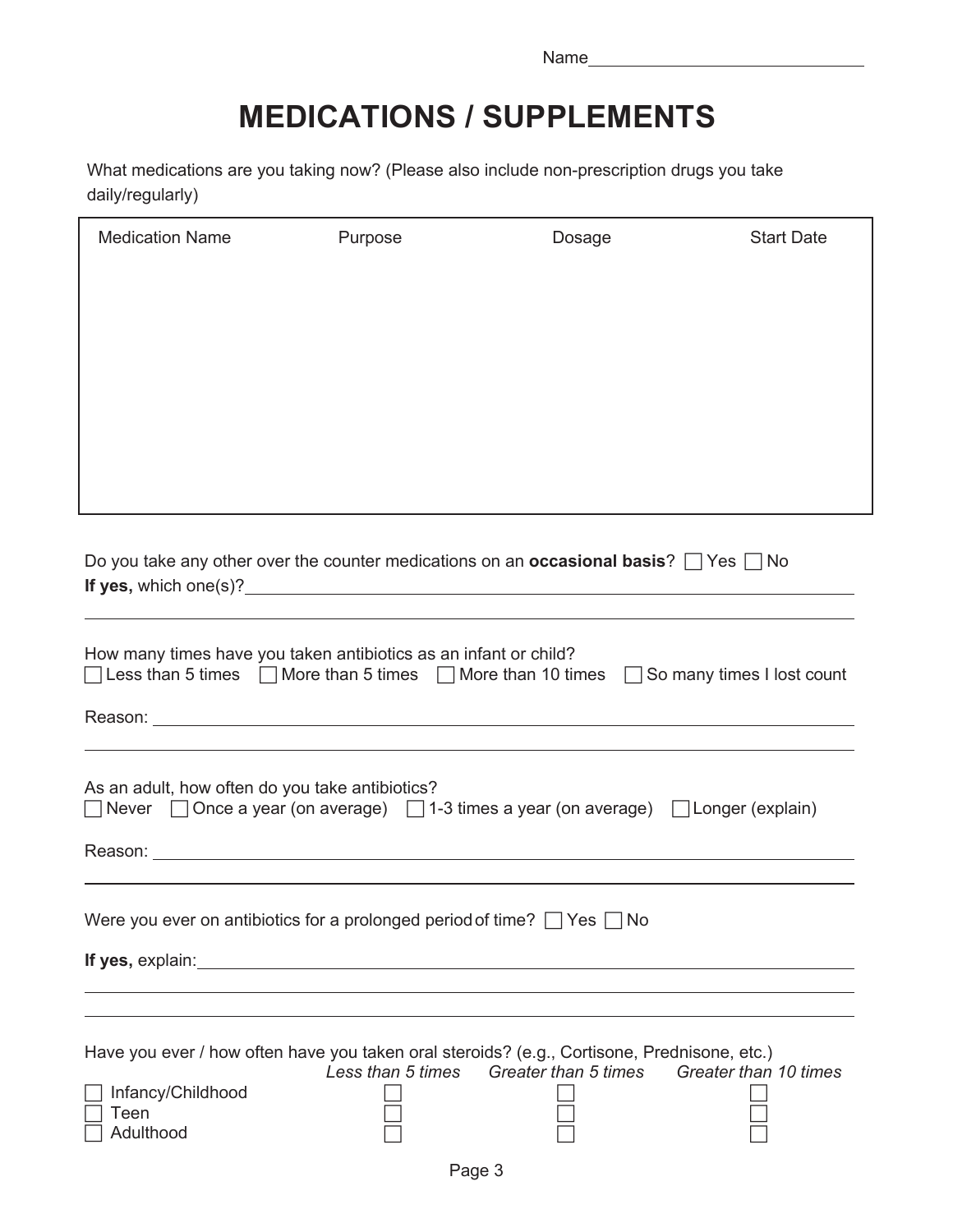What vitamins, minerals, and other nutritional supplements you are currently taking? Indicate unit (mg or IU) and form (for example: calcium carbonate vs. calcium lactate)

| Type of Supplement | <b>Brand</b> | How Many and When? | <b>Start Date</b> |
|--------------------|--------------|--------------------|-------------------|
|                    |              |                    |                   |
|                    |              |                    |                   |
|                    |              |                    |                   |
|                    |              |                    |                   |
|                    |              |                    |                   |
|                    |              |                    |                   |
|                    |              |                    |                   |
|                    |              |                    |                   |
|                    |              |                    |                   |
|                    |              |                    |                   |
|                    |              |                    |                   |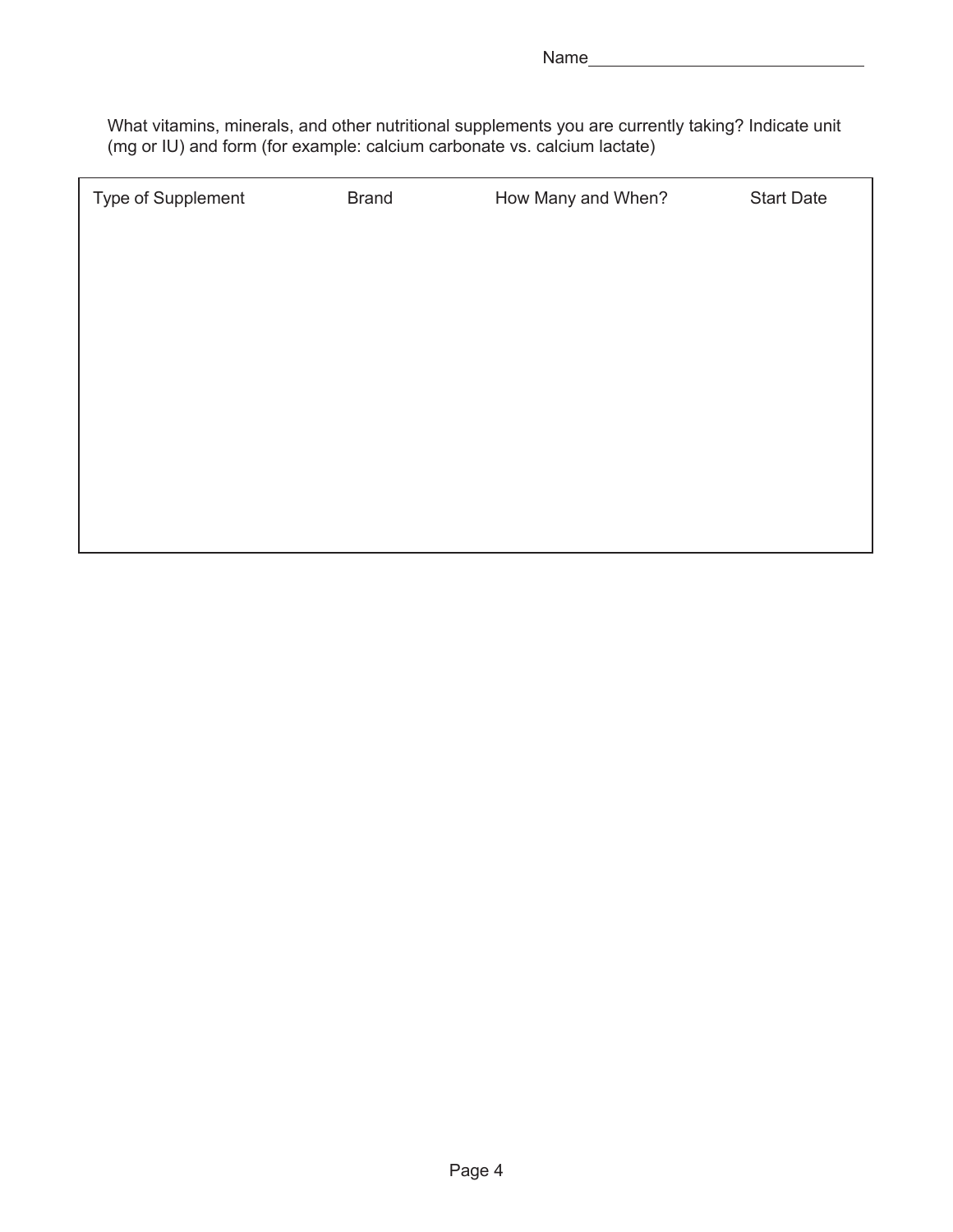## **DIGESTIVE HEALTH**

Please mark in the chart below with information about recent bowel movements:

| Frequency:<br>More than 3 times a day<br>2-3 times a day<br>One time per day<br>4-6 times a week<br>2-3 times a week<br>Once or fewer a week                                                                                                                                                                                                                                 | Do you experience intestinal gas?<br>(check all that apply)<br>Present with pain<br>Foul smell<br>Little odour<br><b>Excessive daily</b><br>Occasionally                                                                             |  |  |
|------------------------------------------------------------------------------------------------------------------------------------------------------------------------------------------------------------------------------------------------------------------------------------------------------------------------------------------------------------------------------|--------------------------------------------------------------------------------------------------------------------------------------------------------------------------------------------------------------------------------------|--|--|
| <b>Consistency:</b><br>Soft and well formed<br>Often float<br>Difficult to pass<br>Diarrhea<br>Thin, long or narrow<br>Small and hard<br>Loose, but not watery<br>Alternating between hard and loose/watery<br>Color:<br>Dark brown<br>Medium brown<br>Very dark or black<br>Greenish<br>Blood is visible<br>Varies a lot<br>Yellow, light brown<br>Greasy, shiny appearance | Do you experience anal itching?<br>$\sqsupset$ Frequently<br>Occasionally<br>Rarely<br>Never<br>Do you experience any heartburn, chest<br>pressure, or stomach pain?<br><b>No</b><br>Yes<br>If yes, do you take anything for relief? |  |  |
|                                                                                                                                                                                                                                                                                                                                                                              |                                                                                                                                                                                                                                      |  |  |
| Are you the primary cook for the household? $\Box$ Yes $\Box$ No - If not, who is?                                                                                                                                                                                                                                                                                           |                                                                                                                                                                                                                                      |  |  |
| On a scale of 1-5, rate what extent you enjoy preparing/cooking food (1 = alot, 5 = hate it!) $\perp$                                                                                                                                                                                                                                                                        |                                                                                                                                                                                                                                      |  |  |
| Where do you do the bulk of your grocery shopping? ______________________________                                                                                                                                                                                                                                                                                            |                                                                                                                                                                                                                                      |  |  |
| What percentage of your food intake is Organic? ________________________________                                                                                                                                                                                                                                                                                             |                                                                                                                                                                                                                                      |  |  |
| Do you drink water? $\Box$ No $\Box$ Yes<br>If yes, is it: □ Tap water □ Bottled water □ Mineral water                                                                                                                                                                                                                                                                       |                                                                                                                                                                                                                                      |  |  |

Approximately how many bottles or ounces per day? \_\_\_\_\_\_\_\_\_\_\_\_\_\_\_\_\_\_\_\_\_\_\_\_\_\_\_\_\_\_\_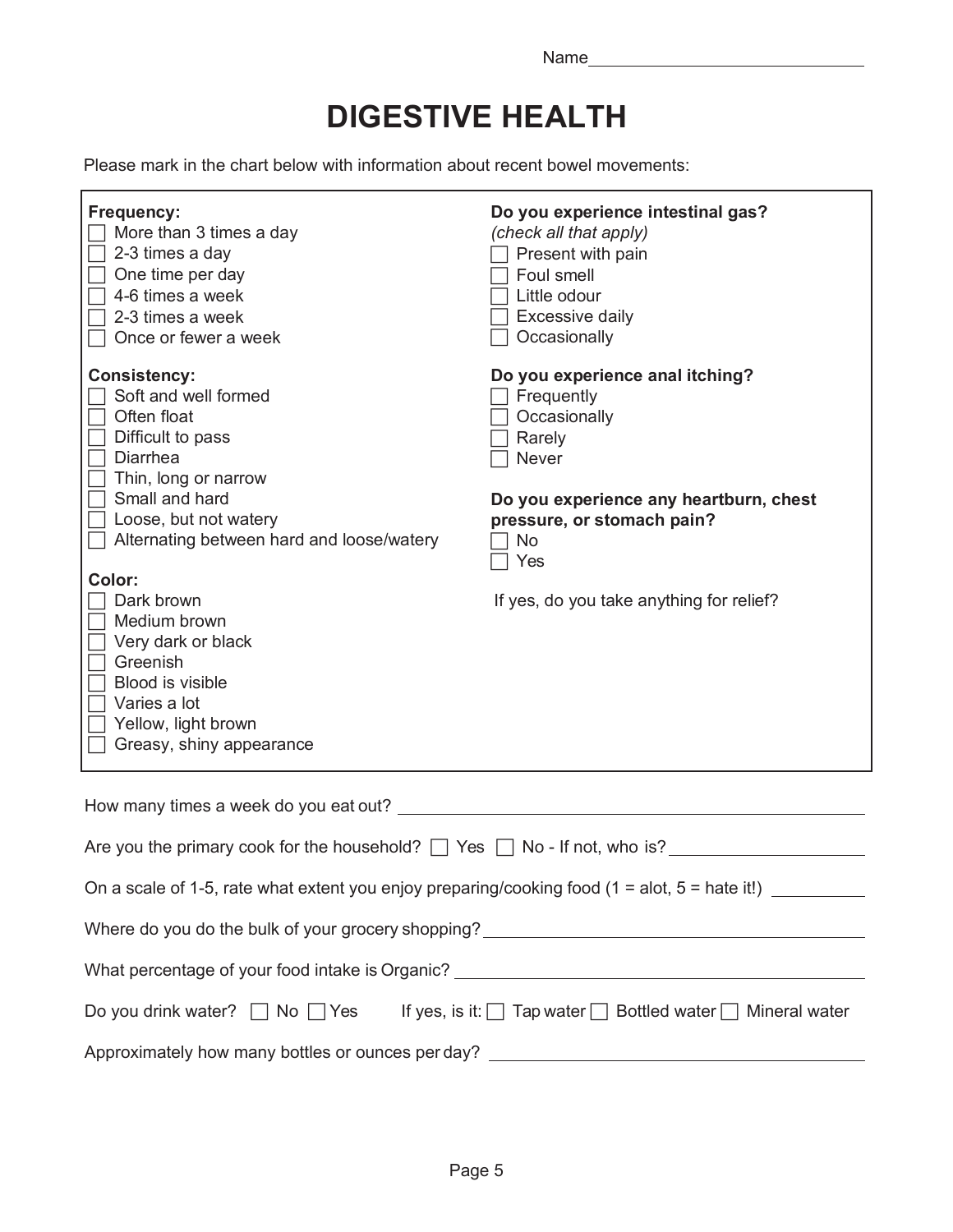## **DIET SECTION**

Please select the foods that YOU ARE NOW or HAVE BEEN in the past drawn to:

| <b>PARA</b>                                                                                                                                                                                   | <b>ESTR</b>                                                                                                                                                                                                                      |
|-----------------------------------------------------------------------------------------------------------------------------------------------------------------------------------------------|----------------------------------------------------------------------------------------------------------------------------------------------------------------------------------------------------------------------------------|
| Snacks / Crackers / Chips<br>Sweets / Candy<br>Coffee / Tea<br><b>Bread</b><br>Cakes / Pies / Desserts<br>Toast / Jam<br>Pasta<br>Potatoes<br>Rice<br>Fruit<br>Honey<br>Vegetarian meals      | Rich or Heavily seasoned<br><b>Foods Spicy Foods</b><br><b>Fried Foods</b><br>Mexican or Chinese Foods Pizza<br>French Fries Creamy Dips<br>Sauces / Gravies / Toppings<br><b>Whipped Cream</b><br>Ice Cream Butter<br>Chocolate |
| <b>SUPRA</b><br>Alcohol<br>Chicken<br>Pork Chops / Ham / Bacon<br>Steak / Hamburger Seafood<br>Hot Dogs / Salami Pickles<br><b>Olives Garlic</b><br>Nuts / Peanuts Eggs<br>Salt / Salty Foods | <b>NEURO</b><br><b>Dairy Products</b><br>Milk<br>Cheese (hard / cream)<br>Ice Cream<br>Yogurt<br>Frozen Yogurt<br><b>Cottage Cheese</b><br>Fruit<br>Cereal<br><b>Whipped Cream</b><br><b>Routine Meals</b><br><b>Sweets</b>      |

What foods do you like that cause digestive problems (gas, rash, allergies, belching)?

Pretend you have no health concerns and can have any meal or food. What would it be?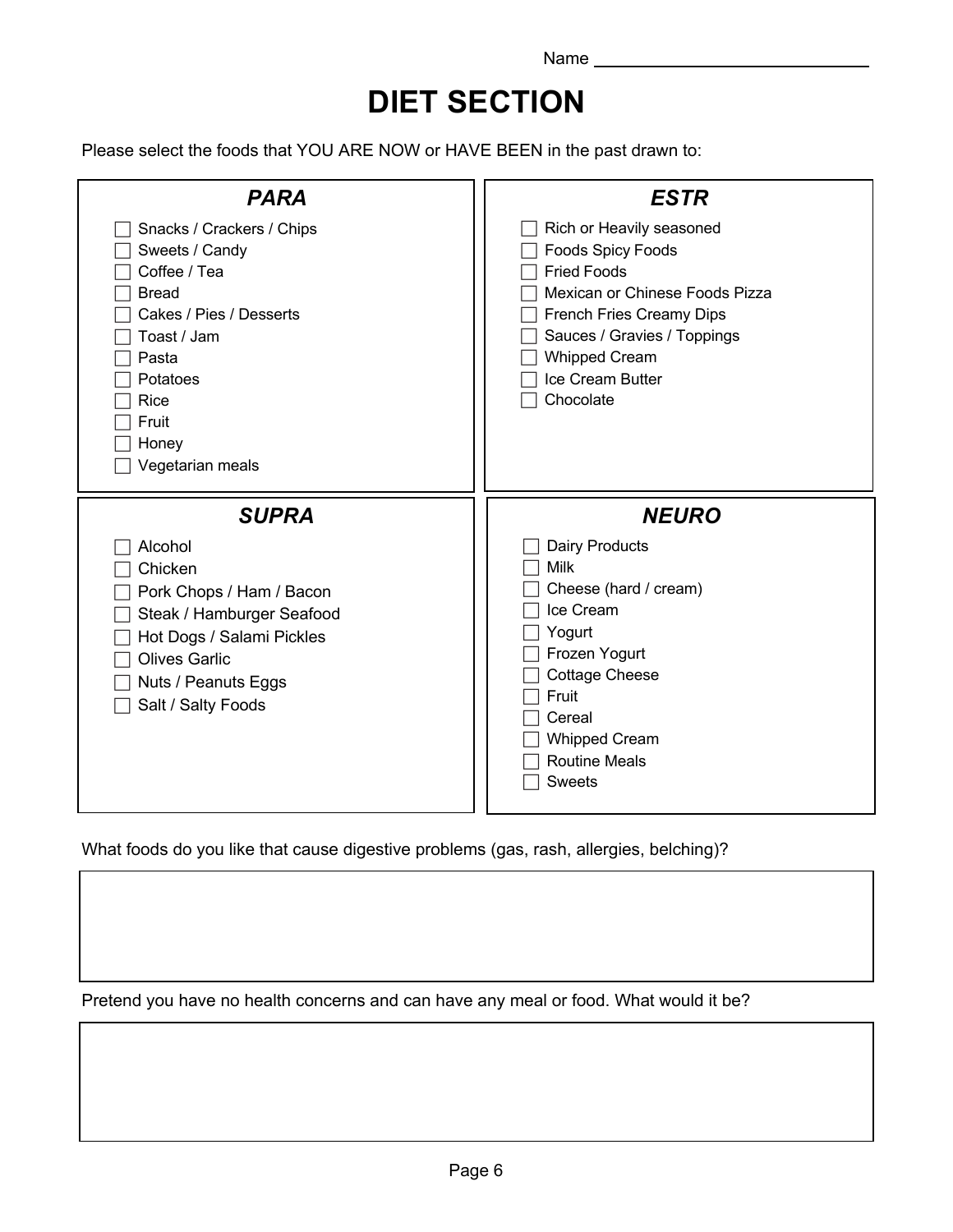## **PAST HISTORY**

Please tick any of the following problems which YOU HAVE NOW or HAVE EXPERIENCED in the past:

| <b>PARA</b>                                                                                                                                                                                                                                                                                                                                                                                                                                                                                                                                                                            | <b>ESTRO</b>                                                                                                                                                                                                                                                                                             |
|----------------------------------------------------------------------------------------------------------------------------------------------------------------------------------------------------------------------------------------------------------------------------------------------------------------------------------------------------------------------------------------------------------------------------------------------------------------------------------------------------------------------------------------------------------------------------------------|----------------------------------------------------------------------------------------------------------------------------------------------------------------------------------------------------------------------------------------------------------------------------------------------------------|
| <b>PMS</b><br><b>Mood Swings</b><br>Neck / Shoulder aches<br>Cold hands/ feet<br>Depression<br>Pancreatitis<br>Eczema<br>Skin eruptions<br>Sprue/Wheat intolerance<br>Fatigue<br><b>Brain Fog</b><br><b>Thyroid</b><br>Low Blood Pressure<br>Headaches<br>Hypoglycemia                                                                                                                                                                                                                                                                                                                 | Aching feet<br>Hepatitis/Jaundice<br>Arthritis<br><b>High Cholesterol</b><br>Gallbladder problems<br><b>Diabetes</b><br>Cirrhosis<br>Hysterectomy<br><b>Breast lumps/tumors</b><br>Cataracts<br>Psoriasis<br>Menstrual problems<br>Urinary problems<br>Cystitis<br><b>Hay Fever</b><br>Prostate problems |
| <b>SUPRA</b>                                                                                                                                                                                                                                                                                                                                                                                                                                                                                                                                                                           | <b>NEURO</b>                                                                                                                                                                                                                                                                                             |
| Alcohol addiction<br>Arteriosclerosis<br>Sciatica<br><b>High Blood Pressure</b><br>Back problems<br>Gingivitis/Bleeding gums<br>Kidney Disease (stones)<br><b>Belching</b><br>Cardiovascular disease<br>Fatigue<br><b>Acid Reflux</b><br>Gout<br>Heartburn/indigestion<br>Loss of hearing<br>Ear infections                                                                                                                                                                                                                                                                            | Aching knees<br>Crohn's Disease<br><b>Diverticulosis</b><br><b>Frequent Infections</b><br><b>Irritable Bowel</b><br><b>Hives</b><br>Colds<br>Milk intolerance<br>Colitis<br>Asthma<br><b>Weak Constitution</b><br>Chronic Allergies (seasonal/food)<br><b>Chemical/Environmental Sensitivity</b>         |
| Abscesses Allergies<br><b>Dizziness</b><br>Anemia<br>Emphysema<br><b>Bronchitis</b><br><b>Fainting spells</b><br><b>Fungal Infections</b><br>Cancer<br>Goiter<br>(type:_<br>Candidiasis<br>Gonorrhoea<br>Chicken Pox<br>Heart disease<br><b>Chronic Viral Infections</b><br>Haemorrhoids<br><b>Hiatal Hernia</b><br>Constipation<br>Diarrhoea<br>Other health concerns not listed:<br><u>Denote</u> the context of the context of the context of the context of the context of the context of the context of the context of the context of the context of the context of the context o | <b>HIV/AIDS</b><br>Night blindness<br>Insomnia<br>Osteoporosis<br>Pneumonia<br>Lupus Malaria<br>Measles<br>Polio<br>Mononucleosis<br><b>Rheumatic Fever</b><br><b>Scarlet Fever</b><br>Mumps<br>Nervous Breakdown<br>Sinus Infection<br>Neuralgia<br><b>Stroke</b><br><b>Ulcers</b>                      |
| <b>REMEMBER:</b>                                                                                                                                                                                                                                                                                                                                                                                                                                                                                                                                                                       | Disease is not bound to happenit can be overcome!                                                                                                                                                                                                                                                        |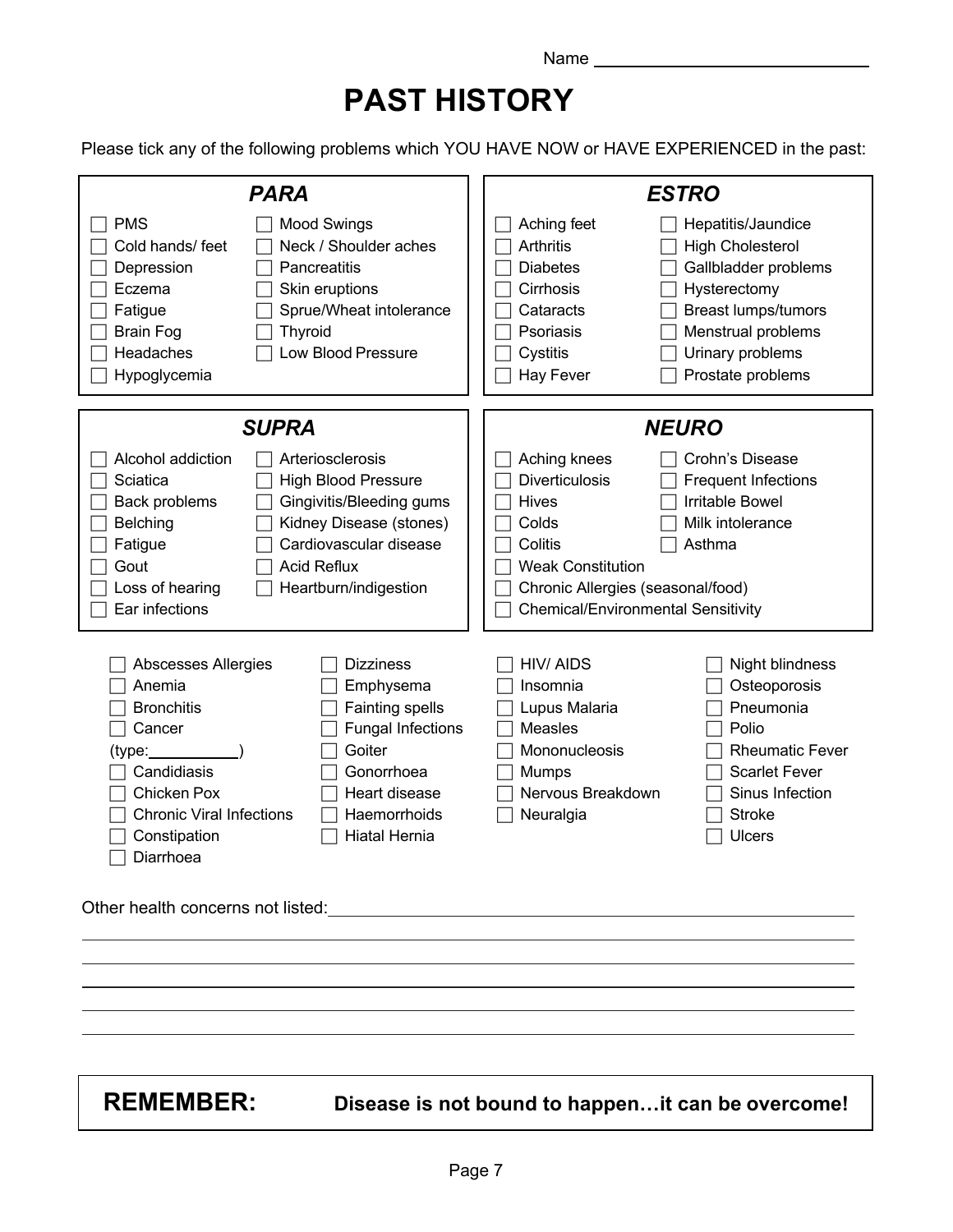## **PERSONALITY**

Check the personality questions that best describeyou.

Choose the group of statements that best describe you in general:

| <b>PARA</b><br>Outgoing and extroverted<br>Sometimes scattered and forgetful<br>A people person                                                                | <b>ESTRO</b><br>Nurturing and caring Organized<br>Concerned for other people                                                                             |
|----------------------------------------------------------------------------------------------------------------------------------------------------------------|----------------------------------------------------------------------------------------------------------------------------------------------------------|
| <b>SUPRA</b><br>Stubborn and/or hardheaded<br>Not concerned with details, more<br>٠<br>concerned with the "big picture"<br>Enjoy being in control or in charge | <b>NEURO</b><br>Introverted and very analytical<br>$\bullet$<br>Detail oriented, especially in making<br>$\bullet$<br>decisions<br>Creative<br>$\bullet$ |
| Choose the group of traits that best describe your eating habits:                                                                                              |                                                                                                                                                          |

| <b>PARA</b>                                                                       | <b>ESTRO</b>                                                                               |
|-----------------------------------------------------------------------------------|--------------------------------------------------------------------------------------------|
| I enjoy eating / it is entertaining I<br>٠<br>sometimes forget to eat             | I like to eat for comfort<br>$\bullet$<br>I don't like to eat in the mornings<br>$\bullet$ |
| <b>SUPRA</b>                                                                      | <b>NEURO</b>                                                                               |
| I will sometimes go all day without<br>$\bullet$<br>eating and eat a large dinner | I like to eat a little bit of food throughout<br>$\bullet$<br>the day                      |
| My meal is not complete without meat<br>٠                                         | I get sick if I eat too much<br>$\bullet$                                                  |